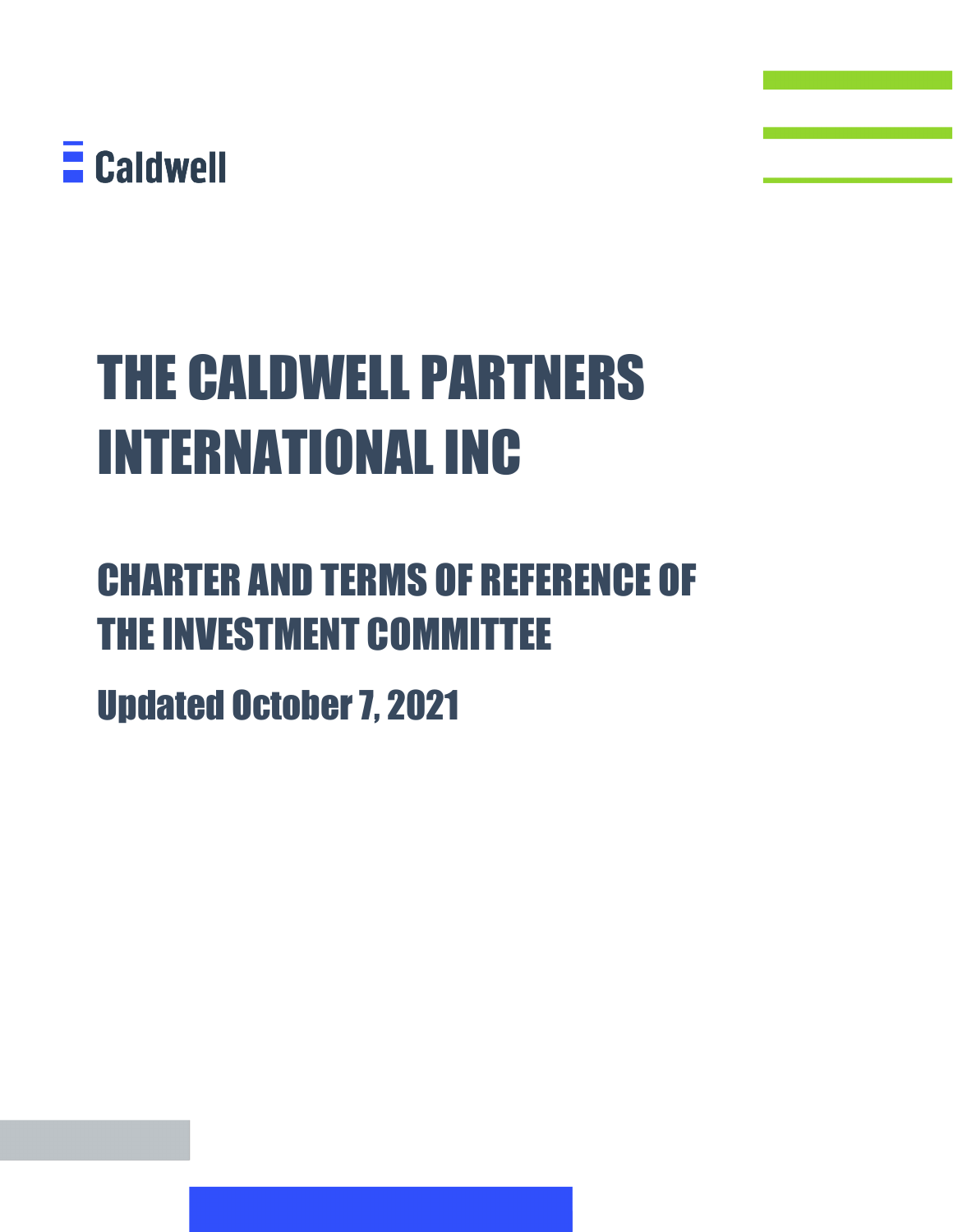### Charter and Terms of Reference of the Investment Committee

#### ROLE AND OBJECTIVE

The purpose of the Investment Committee (the "Committee") is to assist the board of directors (the "Board") of the Corporation in fulfilling its responsibilities for oversight of the Corporation's investment policies and strategies, and to enable the Board to discharge its duties related to monitoring, compliance and risk mitigation oversight.

#### MEMBERSHIP OF COMMITTEE

- 1. The Committee shall be comprised of at least three (3) directors of Caldwell, the majority of whom are "unrelated directors" (as such term is used in the Report of the Toronto Stock Exchange on Corporate Governance in Canada) and "independent" (as such term is used in Multilateral Instrument 52-110.
- 2. The Board shall appoint the Committee Chair, who shall be an unrelated director.

#### CHARTER AND RESPONSIBILITIES OF COMMITTEE

- 1. In addition to any other duties and authorities delegated to it by the Board from time to time, the Committee will have the authority and responsibility for:
	- (a) Approving appropriate investment policies from time to time for recommendation to the Board;
	- (b) Approving the Corporation's investment asset classes and mix and related strategies for such classes for recommendation to the Board;
	- (c) Approving procedures to ensure investments are aligned with approved investment policy and related strategies;
	- (d) Approving an investment mix;
	- (e) Approving investment risk;
	- (f) Approving a foreign currency hedging philosophy and plans;
	- (g) Approving delegations of authority and sub-delegations with respect to investment approvals and related decisions;